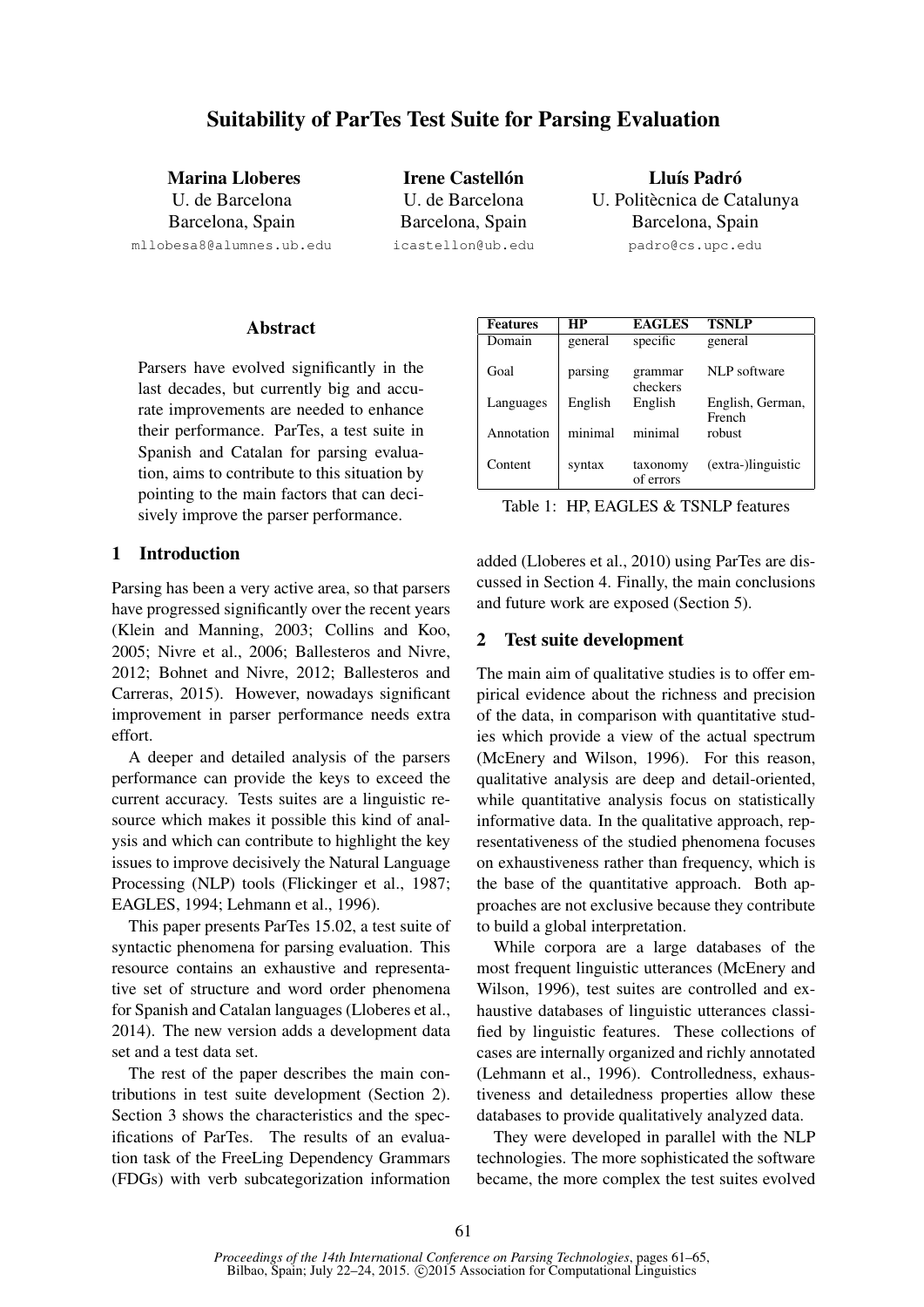to be (Lehmann et al., 1996). From a collection of interesting examples, they transformed into deeply structured and richly annotated databases (Table 1), such as the HP test suite (Flickinger et al., 1987), the test suite developed by one of the groups of EAGLES (EAGLES, 1994), the TSNLP (Lehmann et al., 1996) and the corpus of unbounded depdendencies (Rimell et al., 2009).

Concerning the languages of this study, a test suite for Spanish was developed by Marimon et al. (2007). The goal of this test suite is to assess the development of a Spanish Head-Driven Phrase Structure Grammar and it offers grammatical and agrammatical test cases.

## 3 The ParTes test suite

This test suite is a hierarchically structured and richly annotated set of of syntactic phenomena for qualitative parsing evaluation available in Spanish (ParTesEs) and Catalan (ParTesCa) and freely distributed under the Creative Commons Attribution-ShareAlike 3.0 Unported License.<sup>1</sup>

The new release of ParTes (15.02) consists in the improvement of the linguistic data sets. Initially, ParTes included a test data module formed by sentences illustrating the syntactic phenomena of the test suite (Lloberes et al., 2014). The current version incorporates a set of linguistic data for development purposes that extends the capabilities of the test suite by allowing the parser development monitoring and a second iteration of the evaluation task.

This resource has been created following the main contributions in test suite design (Flickinger et al., 1987; EAGLES, 1994; Lehmann et al., 1996). The main feature shared with the existent test suites is the control over the data, which makes it possible to work as a qualitative evaluation tool. Furthermore, ParTes adds the concepts of complexity of the resource organization, exhaustiveness of the phenomena descriptions and representativity of the phenomena included.

ParTes is a test suite of syntactic phenomena annotated with syntactic and meta-linguistic information. The content has been hierarchically structured by means of syntactic features and over two major syntactic concepts (Figures 1 and 2): structure and word order.

It provides an exhaustive description of the syntactic phenomena, offering a detailed view of their

```
<level name="intrachunk">
   <constituent name="nounphrase">
      <hierarchy name="child">
          <realization id="0037"
             name="prepositionalphrase"
             class="noun" subclass="prepobj"
link="n-s" freq="0.084357"
             parent_devel="recurso"
             child_devel="para"
             parent_test="libro"
             child_test="para"
             devel="Es un recurso para los
             alumnos"
             test="Los alumnos tienen un
             libro para la lectura"/>
      </hierarchy>
   </constituent>
</level>
```
Figure 1: Structure in ParTes. Example of the PP-attachment in the noun phrase

features and their behavior. A selection of the representative phenomena has been performed, which allowed to delimit the number of cases preserving the control over the data.

The test suite has been semi-automatically generated, extracting automatically data from computational resources when available. Otherwise, written linguistic resources have been used to populate manually the resource. Its architecture makes it possible to extend the test suite to new languages, although the current version is available in two languages.

#### 3.1 Test suite specifications

The current version contains a total of 161 syntactic phenomena in ParTesEs (99 relate to syntactic structure and 62 to word order) and a total of 145 syntactic phenomena in ParTesCa (99 concern to syntactic structure and 46 to word order).

The structure phenomena have been manually collected from descriptive grammars (Bosque and Demonte, 1999; Solà et al., 2002) and represented following the criteria of the FDGs (Lloberes et al., 2010). The selection of phenomena has been validated by the dependency links frequency of the AnCora Corpus (Taulé et al., 2008).

As Figure 1 shows, the first level of the hierarchy determines the *level* of the syntactic phenomenon (inside a chunk or between a marker and the subordinate verb). The second level expresses the phrase or the clause involved in the syntactic phenomenon (*constituent*) and the third level describes the position (*head* or *child*) in the *hierarchy*. Finally, a set of syntactic features describes the type of constituent observed (*realization*).

Specifically, the syntactic features of the *realization* concern to the grammatical category, the

<sup>1</sup>http://grial.uab.es/recursos.php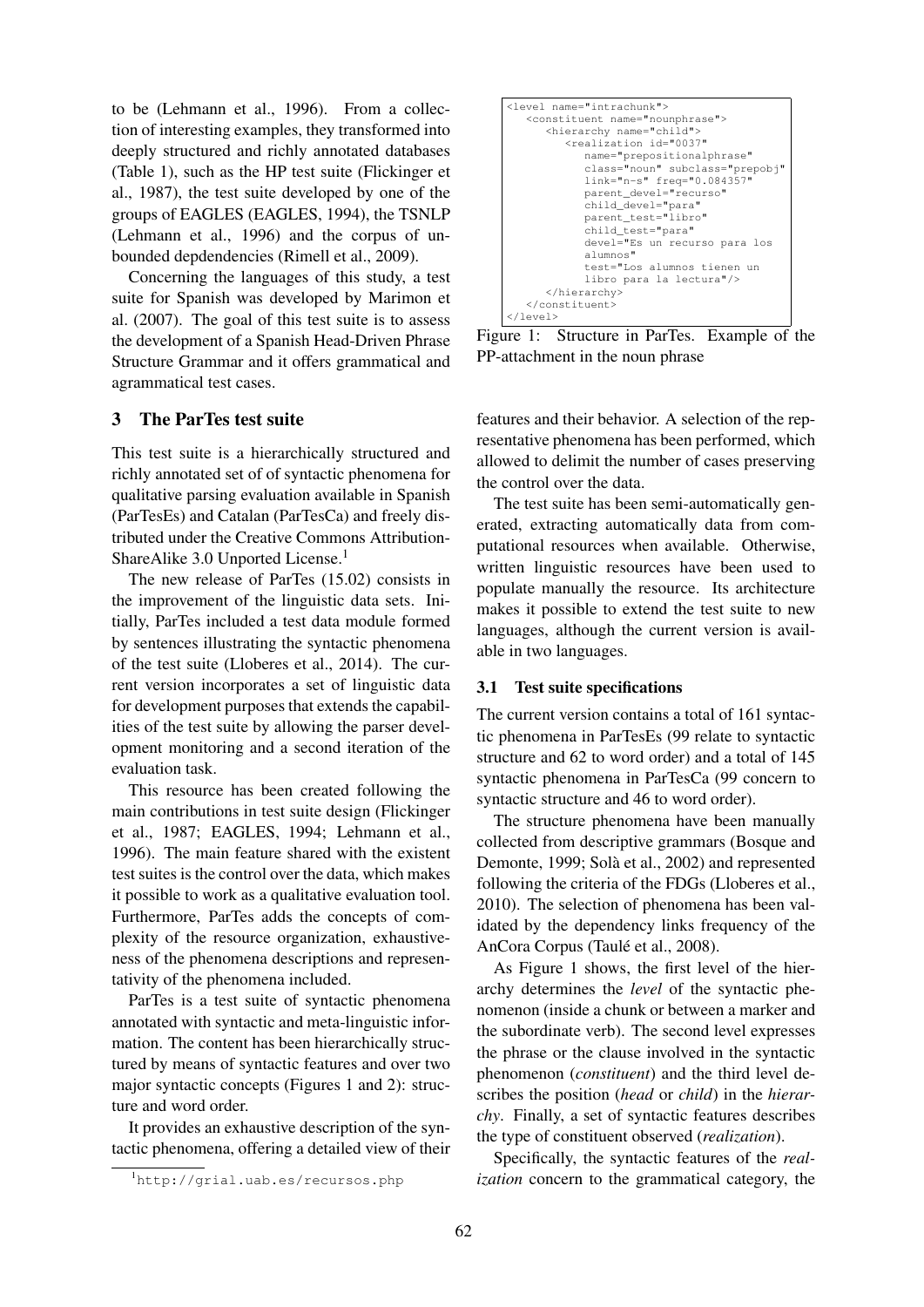| <class name="subi#V"></class>                    |  |  |  |  |
|--------------------------------------------------|--|--|--|--|
| <schema name="subi#V"></schema>                  |  |  |  |  |
| <realization <="" id="0104" td=""></realization> |  |  |  |  |
| $func="subifiv"$                                 |  |  |  |  |
| $cat="proof"$                                    |  |  |  |  |
| parent="perdre"                                  |  |  |  |  |
| children="tot"                                   |  |  |  |  |
| constr="passive-pron"                            |  |  |  |  |
| $sb$ itype="full"                                |  |  |  |  |
| $freq="0.001875"$                                |  |  |  |  |
| idsensem="45074#45239#48770"                     |  |  |  |  |
| test="Tot s'ha perdut"/>                         |  |  |  |  |
| $\langle$ /schema>                               |  |  |  |  |
|                                                  |  |  |  |  |

Figure 2: Word order in ParTes. Example of pronominal passive with particle 'se'

phrase or the clause that defines the structure phenomenon (*name*), its syntactic specifications (*class*, *subclass*), the arch between the parent and the child (*link*), the occurrence frequency of the link (*freq*) in the AnCora Corpus. Additionally, every phenomenon is identified with a numeric *id*.

For every syntactic structure phenomenon, two linguistic examples have been manually defined, one of them to be used for development purposes (*devel*) and the other one for testing purposes (*test*). The lemmas of the parent and the child of the exemplified phenomenon are also provided (*parent devel*, *parent test*, *child devel*, *child test*).

Word order in ParTes is semi-automatically built from the most frequent argument structure frames of the SenSem Corpus (Fernández and Vazquez, 2014). `

The hierarchy about the word order is structured firstly by the number and the type of arguments of the word order schema (*class*), as Figure 2 illustrates. Every class is defined by a set of *schemas* about the number of arguments and their order. The most concrete level (*realization*) describes the properties of the schema.

These properties refer to the syntactic function (*func*) 2 and the grammatical category (*cat*) of every argument of the schema. Furthermore, the type of construction (*constr*) where the schema occurs in and the type of subject (*sbjtype*) are provided. The occurrence frequency of the schema in the SenSem Corpus is associated (*freq*). In addition, a numeric *id* is assigned to every schema and a link to SenSem Corpus sentences with the same schema is created (*idsensem*).

Every schema recorded is exemplified with a sentence for testing purposes (*test*). For every test sentence, the lemmas of the *parent* and the *children* corresponding to the head of the arguments of the schema are added.

#### 3.2 Description of the data sets

The development and the test data are built over the manually defined linguistic examples of the syntactic phenomena of ParTes.

The sentences have been automatically annotated by using the FDGs, so that a complete dependency analysis of the whole sentence is offered. The output has been reviewed manually by two annotators: a native in Spanish responsible for the annotation of ParTesEs and a native in Catalan who annotated the ParTesCa. A second manual revision has been performed: the Catalan annotator reviewed the ParTesEs annotated and the Spanish annotator reviewed the ParTesCa annotated guaranteeing the agreement between the annotations in both languages and preserving the quality of the annotation according to the criteria.

Up to the current version, the number of sentences referring to the syntactic structure are: 95 sentences in the ParTesEs development data set, 99 sentences in the ParTesEs test data set, 98 sentences in the ParTesCa development data set and 99 sentences in the ParTesCa test data set. The data sets are distributed in plain text format and in the CoNLL annotation format (Nivre et al., 2007).

## 4 Evaluation task

In order to test the usability of ParTes for parsing evaluation, it has been applied as a gold standard in an evaluation task of the FDGs. Particularly, the capabilities of the test suite have been tested for explaining the performance of FDG as regards the argument recognition since it still remains to be solved successfully (Carroll et al., 1998; Zeman, 2002; Mirroshandel et al., 2013).

The FDGs are the core part of the rulebased FreeLing Dependency Parser (Padró and Stanilovsky, 2012). They provide a deep and complete syntactic analysis in the form of dependencies. The grammars are a set of manually-defined rules that comple the structure of the tree (*linking rules*) and assign a syntactic function to every link of the tree (*labelling rules*) by means of a system of priorities and a set of conditions.

Two FDGs versions for both languages have been evaluated: a version without verb subcategorization classes (*Bare*) and a version with verb sub-

<sup>2</sup>Tagset: *adjt* - adjunct; *attr* - attribute; *dobj* - direct object; *iobj* - indirect object; *pobj* - prepositional object; *pred* predicative; *subj* - subject.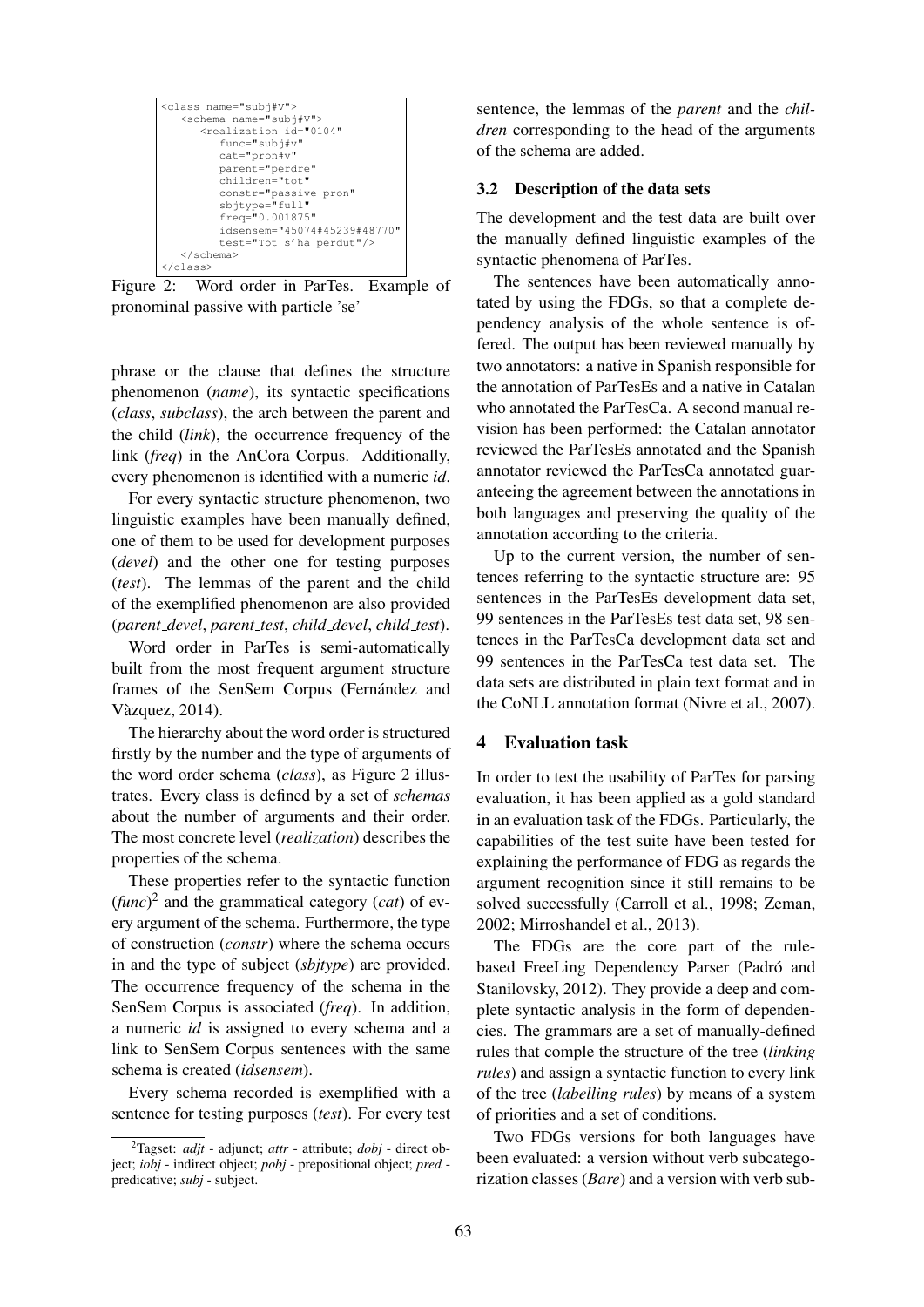|        | <b>ParTesEs</b> |        | <b>ParTesCa</b> |        |  |
|--------|-----------------|--------|-----------------|--------|--|
| Metric | Bare            | Subcat | Bare            | Subcat |  |
| LAS    | 77.57           | 79.66  | 79.41           | 81.80  |  |
| UAS    | 88.21           | 88.21  | 88.24           | 88.24  |  |
| L A    | 78.90           | 81.94  | 80.88           | 83.64  |  |

Table 2: Label Accuracy of FDG on ParTes

categorization classes (*Subcat*) extracted from the verbal frames of the SenSem Corpus (Fernández and Vazquez, 2014). The system analysis built for ` every version of the grammars is compared to the ParTes analysis using the evaluation metrics of the CoNLL-X Shared Task (Nivre et al., 2007).<sup>3</sup>

According to the accuracy results (Table 2), the evaluation with ParTes shows that FDGs performance is medium-accuracy (near or above 80% in LAS). Both versions of the grammar in both languages perform in high-accuracy in terms of attachment (UAS), whereas they obtain medium accuracy on syntactic function labelling (LA). ParTes data highlight that the *Subcat* grammar scores better than the *Bare* grammar in LA, which is directly related to the addition of subcategorization classes, as stated in the following discussion.

A detailed observation reveals that ParTes sentences related to subcategorization are performed better in precision by *Subcat* rather than *Bare* (Table 3). Furthermore, the test data allows to show that subcategorization has more impact in the recognition of the majority of arguments (*dobj*, *pobj*, *pred*) and the subject (*subj*) than in the adjuncts (*adjt*) because the precision scores increment is higher. Subcategorization do not have an effect on the attribute (*attr*) because it can be solved lexically. The indirect objects (*iobj*) correspond to cases of dative clitic, which are solved by morphological information.

The integration of subcategorization information bounds the rules to the verbs included in the classes. Consequently, some cases may be not captured if the verb is not expected by the subcategorization classes as it happens in the prepositional object (*pobj*). For example, the prepositional argument of the sentence 'Ha creido en sí mismo' ('He has believed in himself') should

|      | <b>ParTesEs</b> |             | <b>ParTesCa</b>    |    |             |               |
|------|-----------------|-------------|--------------------|----|-------------|---------------|
| Tag  | #               | <b>Bare</b> | <b>Subcat</b>      | #  | <b>Bare</b> | <b>Subcat</b> |
| adit | 39              | 53.85       | $65.\overline{96}$ | 30 | 60.00       | 61.90         |
| attr | 28              | 88.89       | 83.87              | 20 | 90.00       | 78.26         |
| dobi | 39              | 65.31       | 73.81              | 42 | 74.51       | 86.96         |
| iobi |                 | 100.00      | 100.00             | 3  | 100.00      | 75.00         |
| pobj | 11              | 23.68       | 37.50              | 13 | 45.83       | 60.00         |
| pred | 2               | 25.00       | 100.00             | 2  | 22.22       | 100.00        |
| subi | 51              | 93.02       | 93.02              | 43 | 87.88       | 90.62         |

| Table 3: Precision scores of FDG on ParTes |  |  |
|--------------------------------------------|--|--|
|--------------------------------------------|--|--|

|      | <b>ParTesEs</b>             |             |               | <b>ParTesCa</b> |             |               |
|------|-----------------------------|-------------|---------------|-----------------|-------------|---------------|
| Tag  | #                           | <b>Bare</b> | <b>Subcat</b> | #               | <b>Bare</b> | <b>Subcat</b> |
| adit | 39                          | 35.90       | 79.49         | 30              | 50.00       | 86.67         |
| attr | 28                          | 85.71       | 92.86         | 20              | 90.00       | 90.00         |
| dobi | 39                          | 82.05       | 79.49         | 42              | 90.48       | 95.24         |
| iobj | 7                           | 28.57       | 28.57         | 3               | 66.67       | 100.00        |
| pobj | 11                          | 81.82       | 54.55         | 13              | 84.62       | 69.23         |
| pred | $\mathcal{D}_{\mathcal{L}}$ | 50.00       | 50.00         | 2               | 100.00      | 50.00         |
| subi | 51                          | 78.43       | 78.43         | 43              | 67.44       | 67.44         |

Table 4: Recall scores of FDG on ParTes

be labelled as *pobj*, but the *adjt* tag is assigned because the verb 'creer' is not in any of the prepositional argument classes of the grammar. However, in the majority of types of arguments and the adjuncts the recall is maintained or increased (Table 4).

## 5 Conclusions

The new version of the ParTes test suite for parsing evaluation has been presented. The main features and the data sets have been described. In addition, the results of an evaluation task of the FDGs with ParTes data have been exposed.

The characteristics of the test suite made it possible to analyze in detail the causes of the performance improvement on the argument recognition of the FDGs including subcategorization information. Therefore, these results show that ParTes is an appropriate resource for parsing evaluation.

Currently, ParTes is extended to English following the methodology explained in this paper. In the upcoming releases, test and development sentences belonging to the word order will be incorporated in the ParTes data sets. Furthermore, we are exploring a systematic methodology to generate agrammatical variants of the existent sentences.

#### Acknowledgments

This work has been funded by the SKATeR project (Spanish Ministry of Economy and Competitiveness, TIN2012-38584-C06-06 and TIN2012- 38584-C06-01).

<sup>3</sup> *Labeled Attachment Score* (LAS): the percentage of tokens with correct head and syntactic function label; *Unlabeled Attachment Score* (UAS): the percentage of tokens with correct head; *Label Accuracy* (LA): the percentage of tokens with correct syntactic function label; *Precision* (P): the ratio between the system correct tokens and the system tokens; *Recall* (R): the ratio between the system correct tokens and the gold standard tokens.